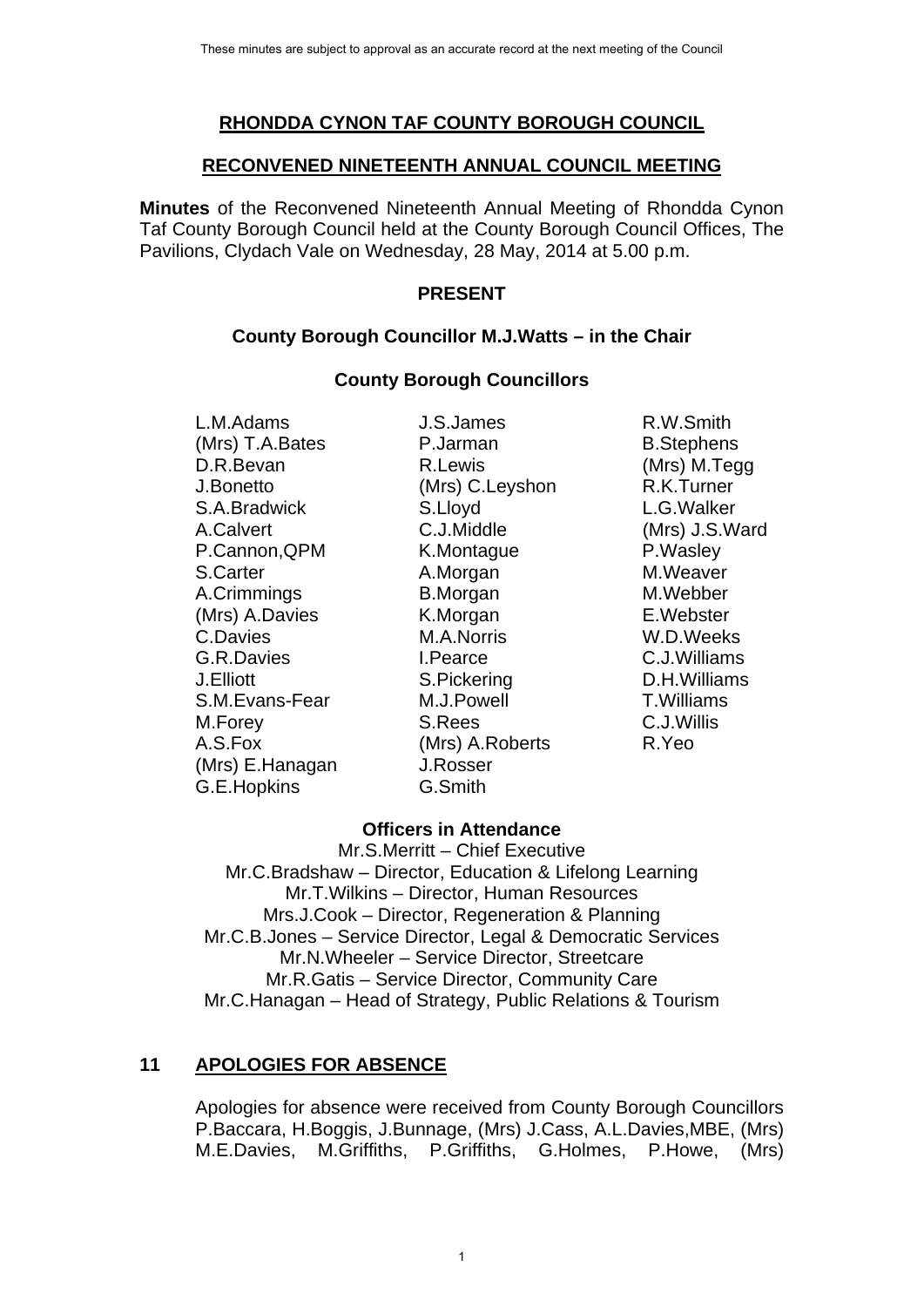S.J.Jones, W.L.Langford, R.B.McDonald, K.A.Privett, S.Rees-Owen and G.Thomas.

## **12 MAYOR'S ANNOUNCEMENT**

The Mayor welcomed everyone to the reconvened Annual Council Meeting and announced for information purposes, that only questions from Members in relation to the business of the Annual Council Meeting would be allowed and that questions on any other unrelated matter would not be considered at the meeting.

On behalf of the family of the late Councillor Anthony Christopher, the Mayor then took the opportunity to thank the Members and Officers who had attended his funeral last week.

## **13 DECLARATIONS OF INTEREST**

 There were no declarations of interest in matters pertaining to the agenda.

#### **14 APPOINTMENT OF DEPUTY MAYOR OF RHONDDA CYNON TAF COUNTY BOROUGH COUNCIL FOR THE 2014/2015 MUNICIPAL YEAR**

With reference to Minute No.6 (Annual Council Meeting, 21 May 2014), the Mayor invited County Borough Councillor G.E.Hopkins to make a statement regarding his recent appointment as Deputy Mayor.

County Borough Councillor Hopkins informed the Council that he was resigning his position of Deputy Mayor with immediate effect to allow for a new Deputy Mayor to be appointed at this meeting.

Upon receiving this news, the Mayor invited the Council to put forward nominations for the post of Deputy Mayor for the 2014/15 municipal year and it was **RESOLVED** to appoint County Borough Councillor B.Stephens to the post of Deputy Mayor of the County Borough for 2014/15.

Upon his appointment, the Deputy Mayor was presented with his chain of office and his Wife/Consort, Mrs. Barbara Stephens, was then presented with her chain of office. Both were congratulated on their appointments.

## **15 APPOINTMENTS OF A YOUTH MAYOR AND A DEPUTY YOUTH MAYOR OF RHONDDA CYNON TAF COUNTY BOROUGH COUNCIL FOR THE 2014/2015 MUNICIPAL YEAR**

The Mayor announced that as the Youth Participation Conference had not yet taken place, this item would be deferred to a future meeting.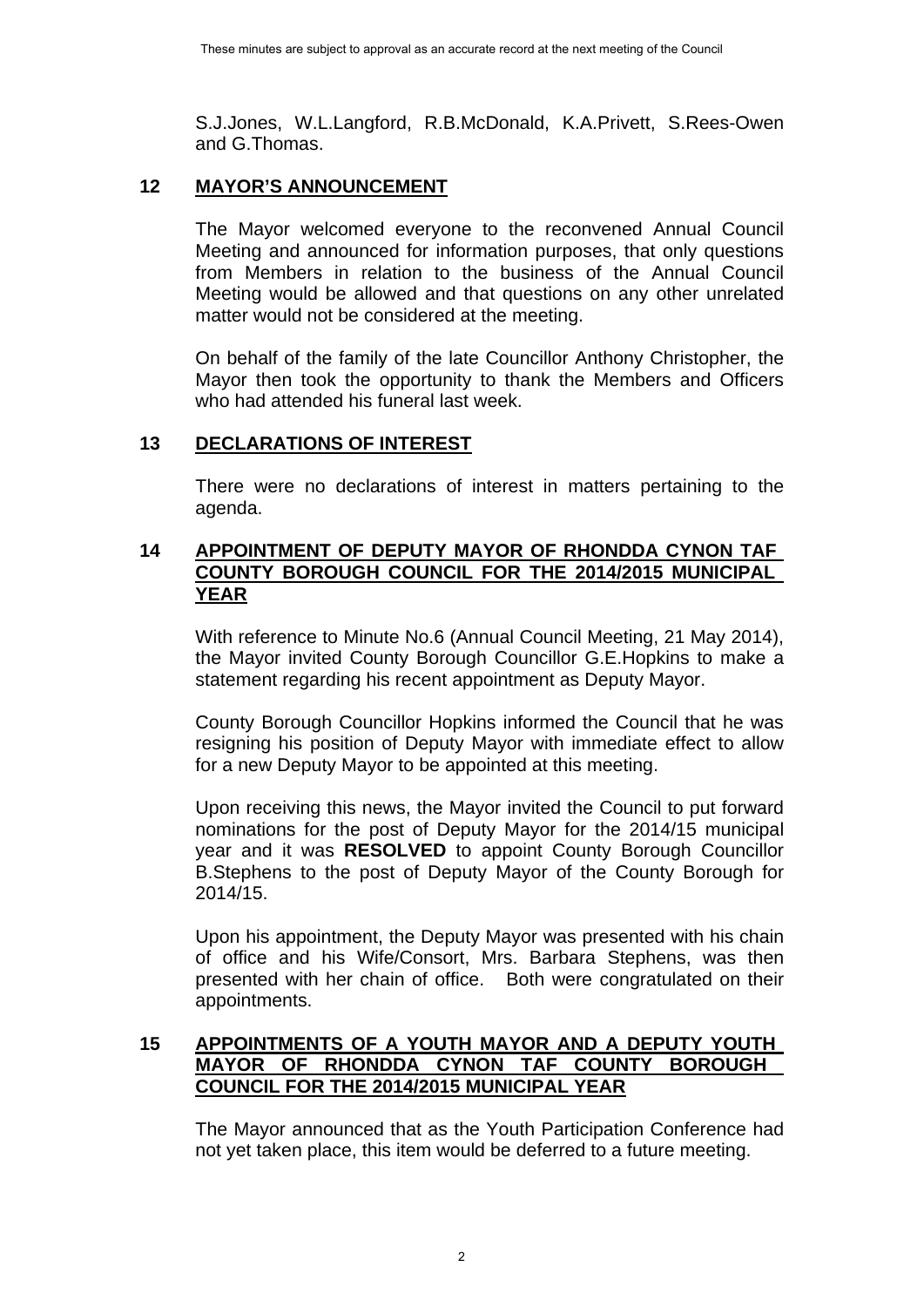It was **RESOLVED** to note the position in this matter.

#### **16 APPOINTMENT OF THE LEADER OF THE COUNCIL**

**RESOLVED** that County Borough Councillor A. Morgan be appointed Leader of the Council and to note that County Borough Councillor P.Cannon,QPM is appointed Deputy Leader of the Council.

County Borough Councillor A.Morgan spoke on his role as the new Leader and thanked Members for supporting his appointment.

In response, County Borough Council Morgan was congratulated on his appointment and wished well in his new role. The Deputy Leader was also congratulated on his appointment.

## **17 LEADER'S SCHEME OF EXECUTIVE FUNCTIONS**

The Leader of the Council announced his new Cabinet, comprising 9 Members (including himself) and their individual designations, as follows:

- Deputy Leader and Cabinet Member for Safer Communities, Tourism and Heritage - County Borough Councillor P. Cannon,QPM
- Cabinet Member for Economic Development and Planning County Borough Councillor D.R.Bevan
- Cabinet Member for Environment, Leisure & Sport County Borough Councillor A.Crimmings
- Cabinet Member for Health & Adult Social Services County Borough Councillor M.Forey
- Cabinet Member for Education & Lifelong Learning County Borough Councillor E.Hanagan
- Cabinet Member for Children's Social Services and Equalities County Borough Councillor G.Hopkins
- Cabinet Member for Service Delivery, Communities and Housing – County Borough Councillor K.Montague
- Cabinet Member for Council Business and Corporate Affairs County Borough Councillor M.Webber

The Leader informed the Council that full details of the portfolios of the individual Cabinet Members would be circulated to all Members in due course.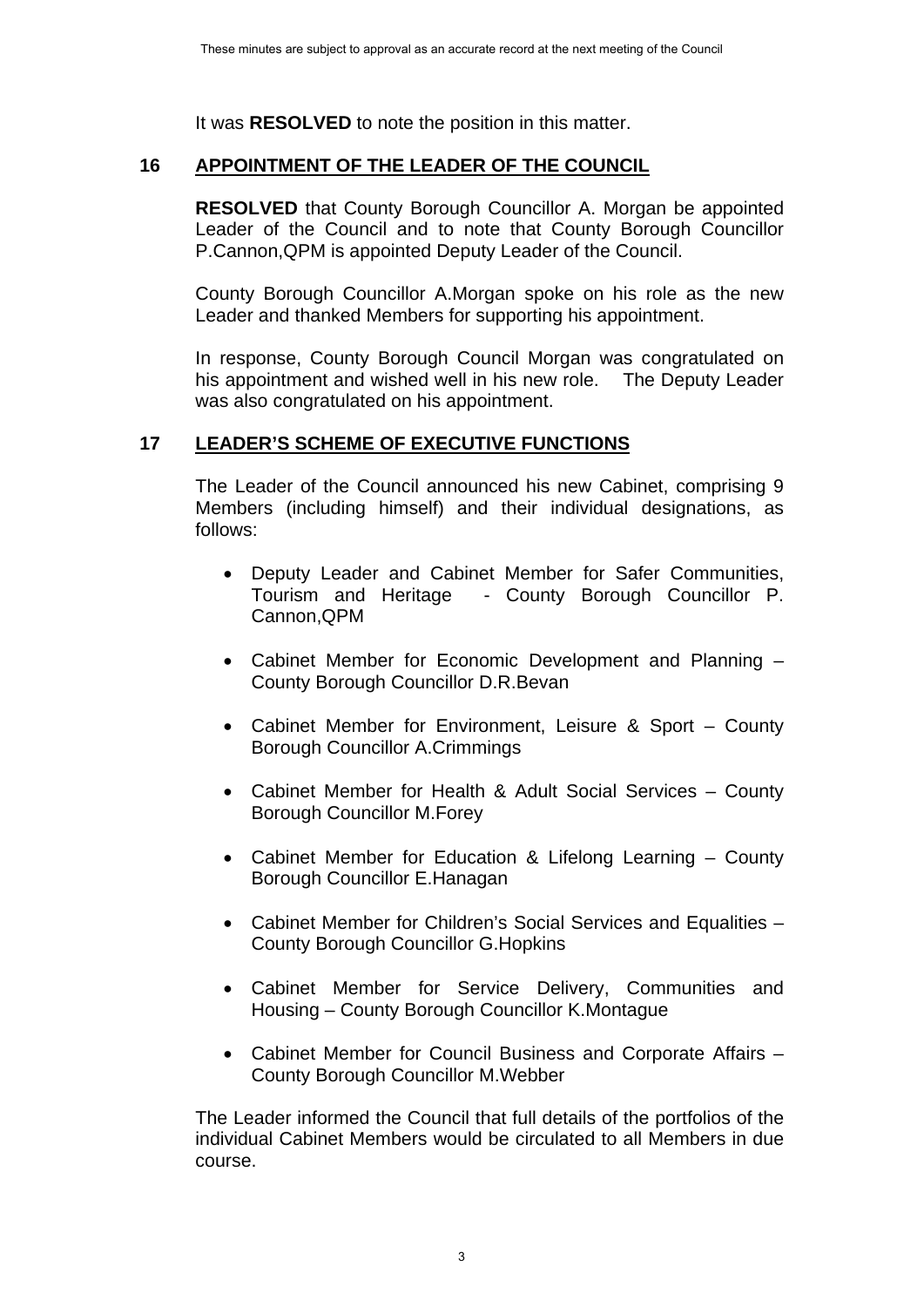## **REPORTS OF THE DIRECTOR, LEGAL & DEMOCRATIC SERVICES**

#### **18 PROPOSED AMENDMENTS TO THE CONSTITUTION**

In his report, the Director, Legal & Democratic Services sought the Council's approval of amendments to the Constitution and following consideration of the proposals, it was **RESOLVED** –

### **Allocation of Notices of Motion**

As required by Council Procedure Rule 10(2)(a), to allocate the 20 Notices of Motion for the 2014/15 municipal year as follows:

Labour – 11 Plaid Cymru – 5 Independent Group – 2 Democratic Alliance Group – 1 Unallocated Member (1) - 1

## **`Working Days` for Questions and Notices of Motions**

- (1) To amend Council Procedure Rule 9.4(a) to read as follows:
	- (a) the question has been received by the Proper Officer not later than 5.00 p.m. at least eight clear working days (not including the date of the meeting) before the date of the meeting; or
- (2) To amend the final bullet point of Council Procedure Rule 10.1(b) to read as follows:-
	- received by the Proper Officer not later than 5.00 p.m at least eight clear working days (not including the date of the meeting) before the date of the meeting or, in any case where the Mayor certifies that the subject matter is urgent and at the meeting gives reasons for its urgency, delivered to the Proper Officer before the start of the meeting.

#### **Scrutiny Call-In**

To amend Overview and Scrutiny Procedure Rule 17.1 in accordance with paragraph 6.5 of this report subject to it being noted that all Council Members will be sent copies of records of the Executive Decisions.

## **Remote Attendance**

(1) To amend the Council's Constitution and rules of procedure to prohibit remote attendance by Members at meetings of the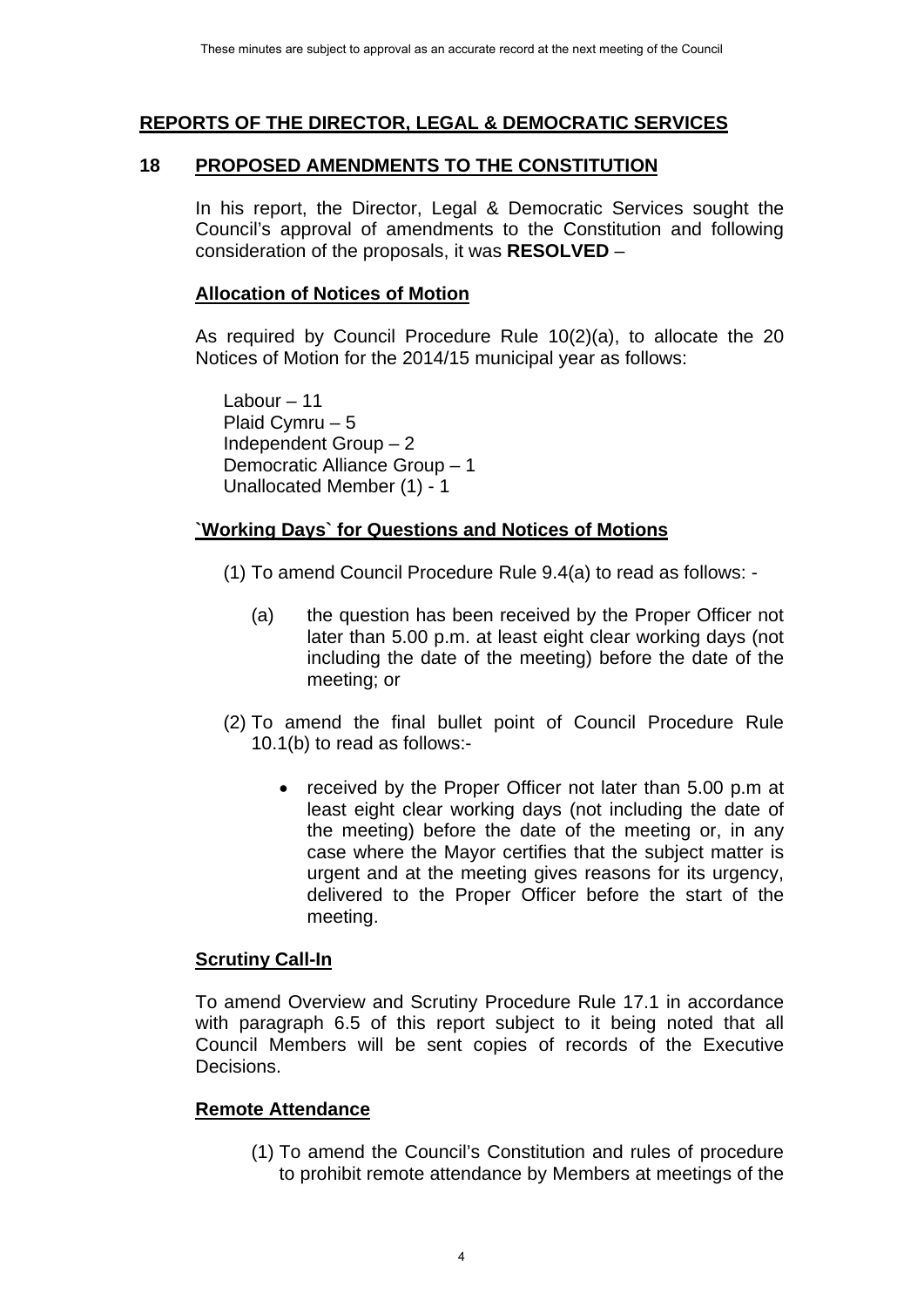Authority but that this position be reviewed at the next Annual Meeting.

(2) In accordance with the requirements of the Local Government (Wales) Measure 2011 relating to remote attendance, to amend the Council's Constitution and rules of procedure to confirm that there is no quorum for a meeting of the authority at any time when the number of Members in actual attendance constitutes less than 30% of the total number of Members in attendance at the meeting.

## **Webcasting**

To refer the matter of "Webcasting" to the Democratic Services Committee for consideration.

#### **Corporate Governance and Constitution Committee**

To note the work undertaken during the last municipal year by the Corporate Governance and Constitution Committee as set out in paragraph 9 of this report particularly in relation to the new Welsh Model Constitution.

## **The Council's Contract Procedure Rules**

To adopt the Contract Procedure Rules as set out in Appendix 2 to this report.

## **Pre Scrutiny**

To note the developments in relation to pre-scrutiny as set out in paragraph 11 of the report.

## **Freedom of the County Borough Working Group**

To formally establish a Freedom of the County Borough Working Group, comprising the Mayor (Chair), the Leaders of each political group and the Cabinet Member for Council Business and Public Relations and agree that the recommendations of the Working Group presented to Council must be unanimous.

## **Nomination of deputy Section 151 Officer**

To note that Chris Lee, Group Director - Corporate Services (in his capacity as Section 151 Officer) has nominated Barrie Davies, Director of Finance to act as deputy Section 151 Officer in his absence.

**and** that the Director of Legal and Democratic Services amend the Council's Constitution to reflect the required amendments and make any consequential changes.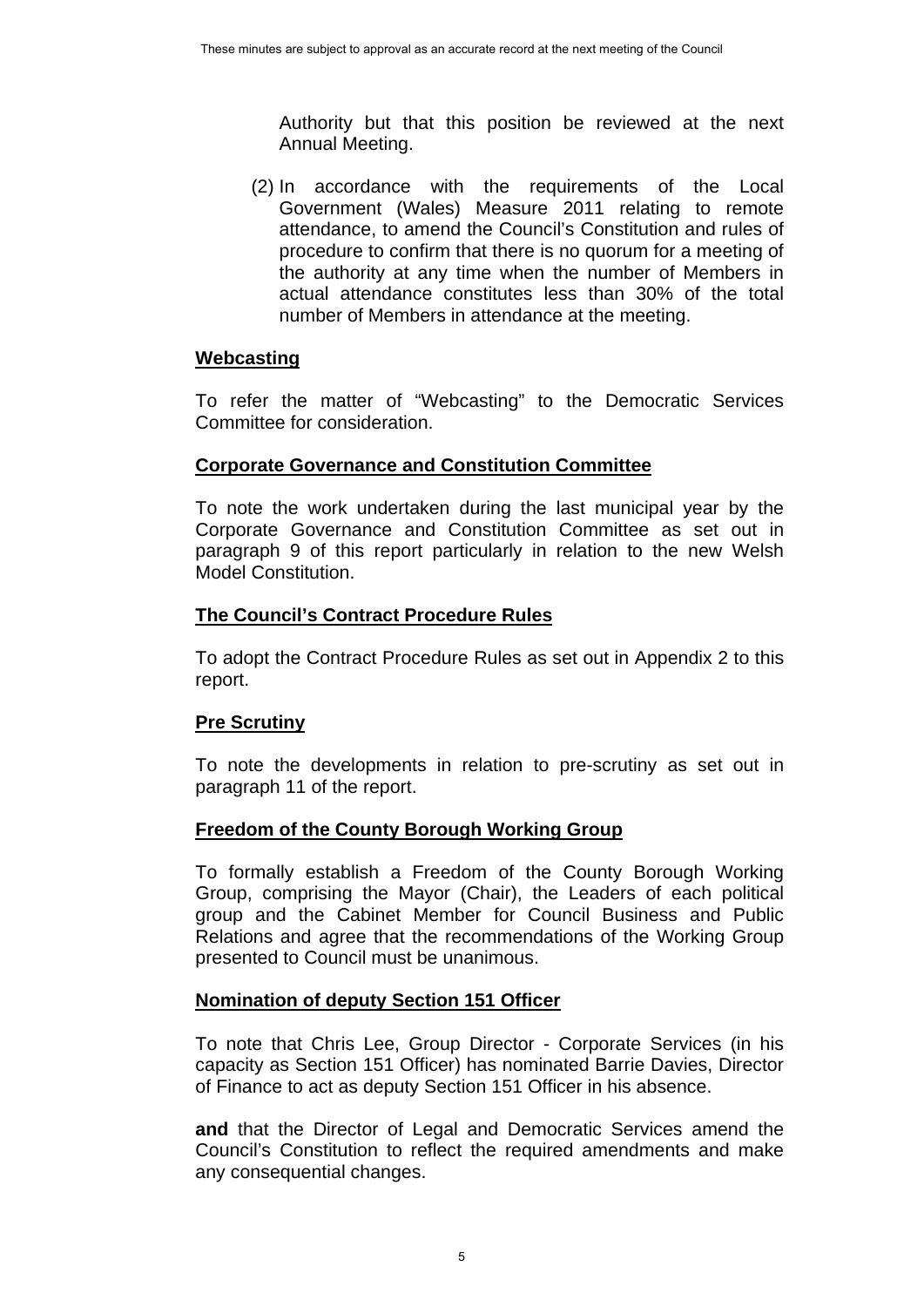**(Note:** Prior to consideration being given to the report outlining the proposed amendments to the Constitution, the following motion was moved by County Borough Councillor M.J.Powell and seconded by County Borough Councillor J.S.James and upon being put to the vote was lost:

"To suspend Council Procedure Rules to allow a motion to be put forward to suspend the closure of Rhydyfelin Library".

*Note:* County Borough Councillors (Mrs) T.Bates and M.Webber wished to have recorded that they abstained from voting on the abovementioned lost motion).

**(Note:** The following lost amendment was moved by County Borough Councillor L.Walker and seconded by P.Wasley:

"That the Independent Group be allocated 3 Notices of Motion for the 2014/15 municipal year"

*Note:* County Borough Councillor M.J.Powell wished to have recorded that he abstained from voting on the above-mentioned lost amendment)

(**Note:** The following lost amendment was moved by County Borough Councillor M.J.Powell and seconded by County Borough Councillor J.S.James:

"That for the 2014/15 municipal year, the 20 Notices of Motion be available to all Members of the Council and not allocated to specific Groups subject to a maximum of two Notices of Motion being allowed at each Council meeting")

(**Note:** The following lost amendment was moved by County Borough Councillor M.J.Powell and seconded by County Borough Councillor J.S.James:

"That webcasting be made available and properly put into place for the all meetings held in the Council Chamber to enable all those unable to attend the venue to view the proceedings").

#### **19 ARRANGEMENTS IN RESPECT OF DEVELOPMENT CONTROL COMMITTEE(S)**

In his report, the Director, Legal & Democratic Services requested the Council to consider what arrangements it wished to adopt in respect of the discharge of the Authority's development control functions.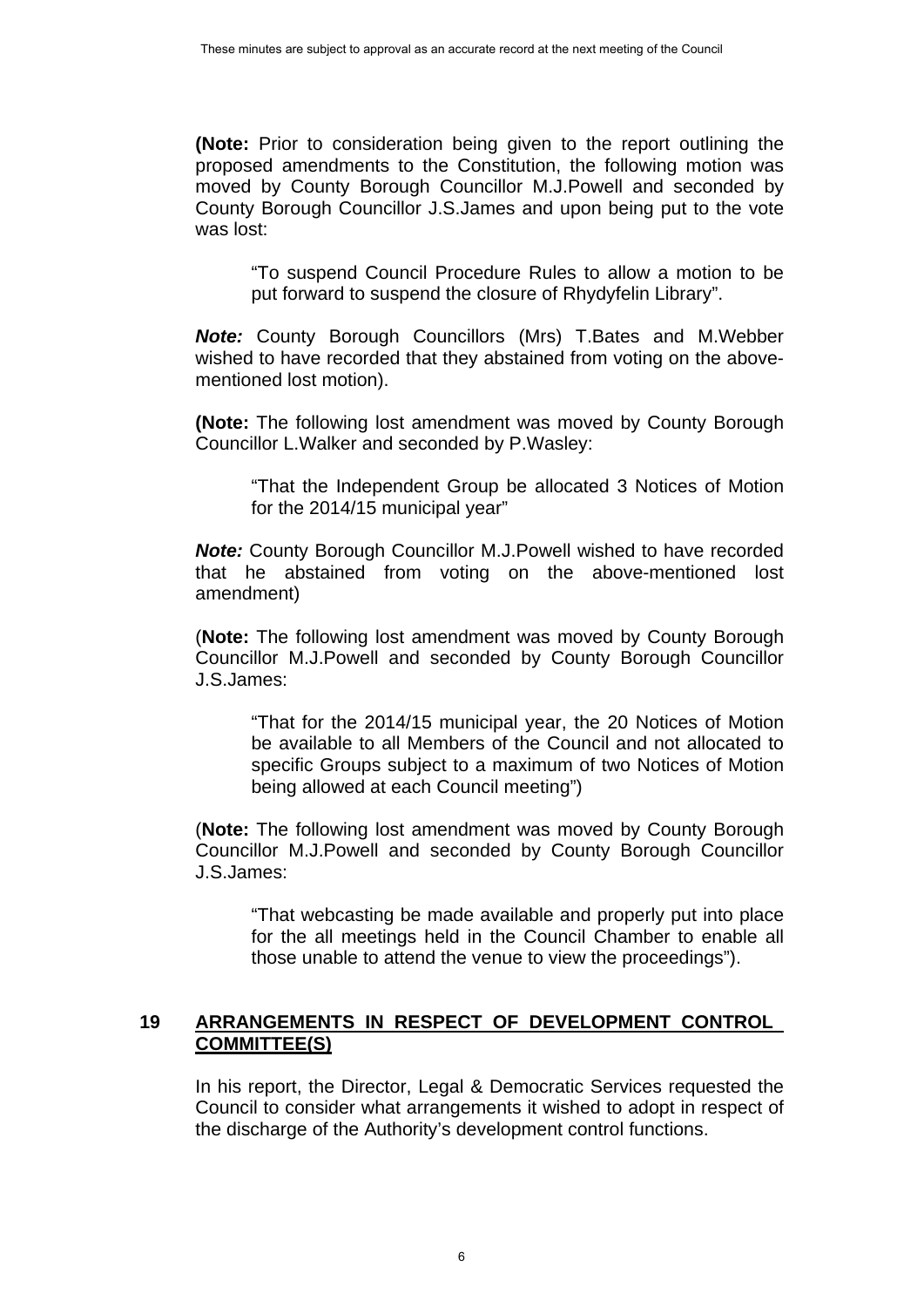The Director, Legal & Democratic Services outlined the background to the matter and the recommended proposal for undertaking the development control functions during the 2014-15 municipal year.

Following lengthy consideration of the report, it was **RESOLVED** –

- (1) To appoint a politically balanced Development Control Committee comprising 18 Members of the Council in accordance with the principles contained within the recommendations of the Corporate Services Planning Scrutiny Working Group as set out in paragraph 4.6 of the report.
- (2) That the Director, Legal and Democratic Services amend the Council's Constitution (including the Development Control Committee's terms of reference as set out in Appendix 2 to the report) and Development Control Committee Code of Good Practice to reflect the required amendments and make any consequential changes.

(**Note:** County Borough Councillors J.S.James and M.J.Powell wished to have recorded that they voted against the above-mentioned motion).

(**Note:** The following lost amendment to the motion was moved by County Borough Councillor P.Wasley and seconded by L.Walker:

"To appoint a politically balanced Development Control Committee comprising 19 Members of the Council").

## **20 APPOINTMENT OF COMMITTEES FOR THE MUNICIPAL YEAR 2014/2015**

 The Director of Legal and Democratic Services requested the Council to consider appointing its Committees for the 2014/2015 municipal year and it was **RESOLVED –** 

- (1) To note the appointment of a Development Control Committee (x18 Members) (Minute No. 18 refers)
- (2) To appoint the following Committees for the 2014/15 municipal year:
	- Licensing Committee (x15 Members)
	- Appointments Committee (x5 Members)
	- Appeals/Employee Appeals/Chief Officer Appeals Committee (x5 Members)
	- Overview and Scrutiny (x17 Members)
	- Community and Children's Services Scrutiny (x17 Members) plus Statutory Co-optees
	- Environmental Services Scrutiny (x17 Members)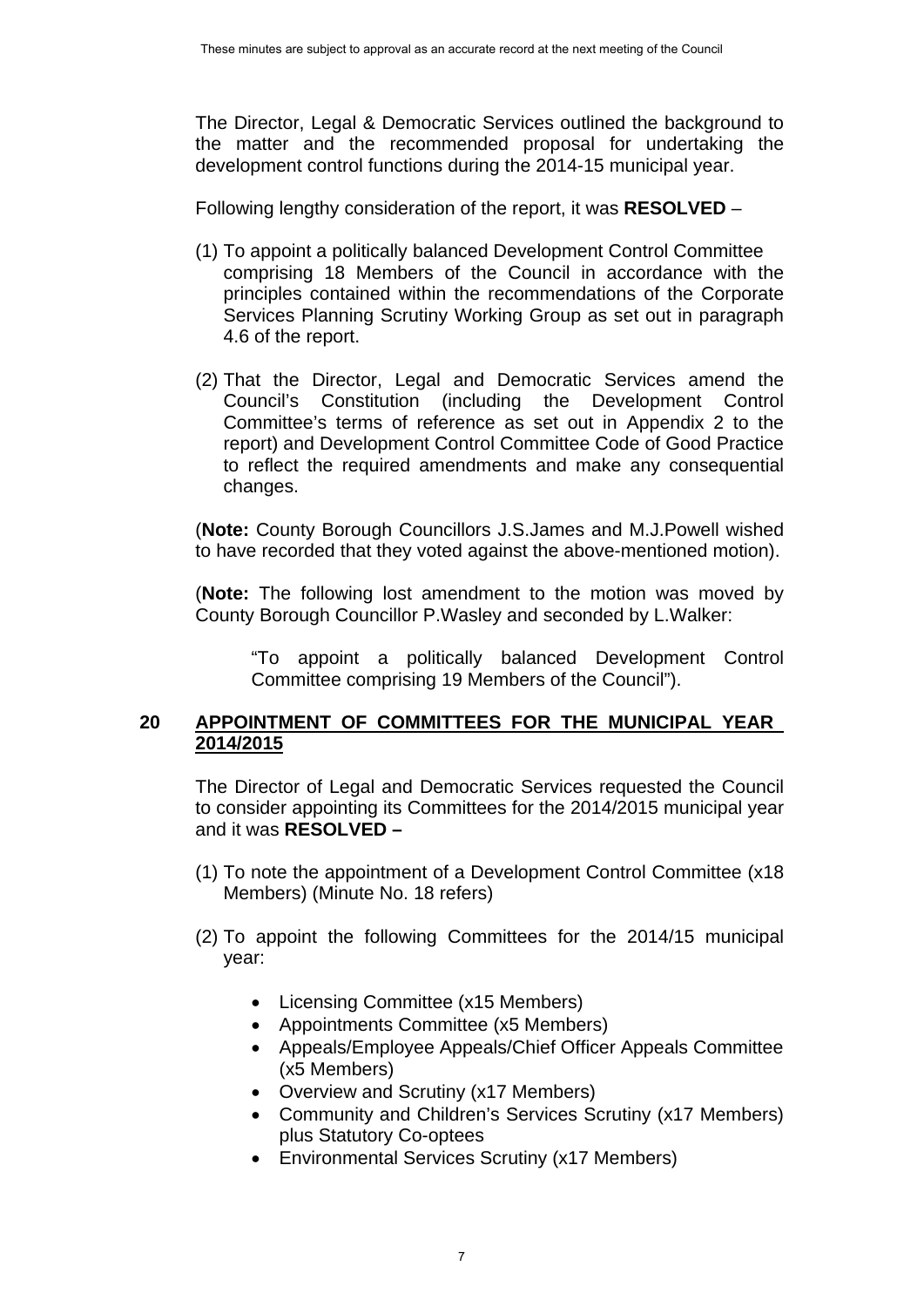- Education and Lifelong Learning Scrutiny (x17 Members) plus Statutory Co-optees
- Corporate Services Scrutiny (x17 Members)
- Audit (x15 Members) plus 1 Lay Member
- Democratic Services (x15 Members)
- Corporate Governance and Constitution (x7 Members)

## **21 QUASI JUDICIAL BODIES/AD HOC COMMITTEES**

The Director of Legal and Democratic Services requested the Council to consider the appointment of Members to sit on the Quasi Judicial/Ad Hoc Committees listed in his report and it was **RESOLVED** that the under-mentioned Members be appointed to the following politically balanced Quasi Judicial Bodies/Ad Hoc Committees:

#### **Bodies Subject to Political Balance**

#### **Local Education Authority Governors (Appointments) Committees** (5 Members)

County Borough Councillors L.M.Adams, W.J.David, M.Forey, (Mrs) E.Hanagan and S.Rees-Owen

## **Voluntary Early Retirement/Redundancy Panel** (5 Members)

County Borough Councillors G.Holmes, (Mrs) S.Jones, R.Lewis, M.Weaver and M.Webber

#### **Non-Politically Balanced Body**

#### **Joint Consultative Committee.**

County Borough Councillors P.Cannon, A.Morgan, K.Montague and M.Webber

#### **22 THE POLITICAL BALANCE OF THE COUNCIL**

 In his report, the Director of Legal and Democratic Services advised Members of the outcome of the annual review of the Political Balance of the Authority.

The Service Director, Legal & Democratic Services outlined the report and it was noted that in respect of recommendation (3), that Members of the Cabinet were not eligible for appointment to the Overview and Scrutiny Committee or the Scrutiny Committees only and reference to the Audit Committee had been inadvertently included in the report.

It was, therefore, **RESOLVED –**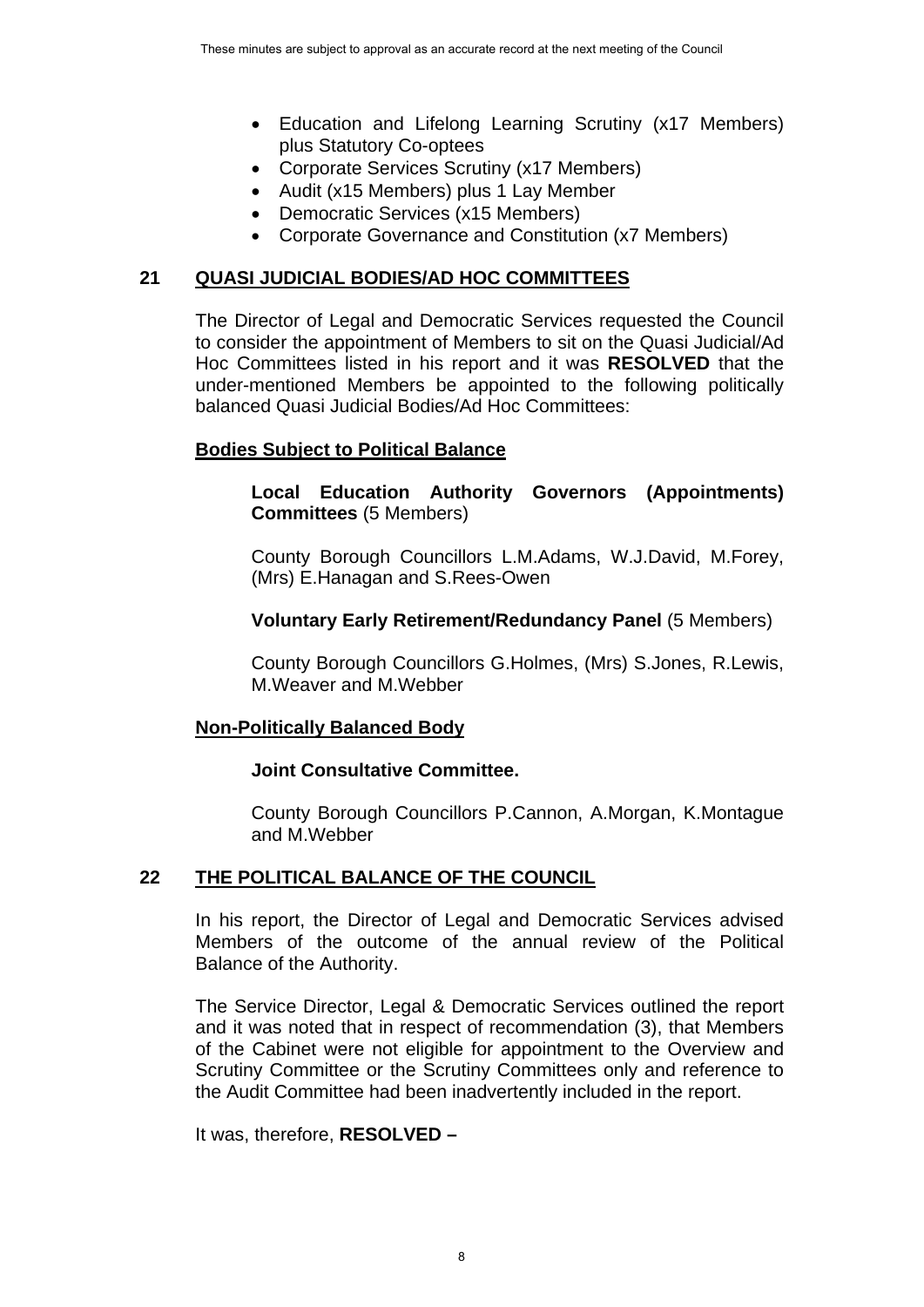- (1) That the scheme for the allocation of seats to the different political groups and bodies to which Section 15 of the Local Government and Housing Act 1989 applies, as detailed in the Appendix to this report, be adopted.
- (2) That the Director of Legal and Democratic Services be authorised to make appointments to politically balanced bodies upon receipt by him as Proper Officer, of notification of the wishes of the political groups subject, in the case of subsequent requests for amendment of membership of Committees, being referred to Council.
- (3) To note that Members of the Cabinet be not eligible for appointment to the Overview and Scrutiny Committee or Scrutiny Committees
- (4) To note that Members of the Cabinet will be able to participate in meetings of the Development Control Committee subject to the provisions of the Members' Code of Conduct and the Development Control Committee Code of Good Practice.
- (5) To note that at least one Member of the Cabinet can sit on the Audit and Democratic Services Committees but the Council Leader is excluded from the positions.

#### **23 APPOINTMENT OF CHAIRS AND VICE-CHAIRS FOR THE 2014- 2015 MUNICIPAL YEAR**

 Following consideration of the report of the Director of Legal and Democratic Services in respect of the above-mentioned matter, it was **RESOLVED –** 

(1) To appoint the following Members to the posts of Chairs and Vice-Chairs:-

| <b>Committee</b>       | <b>Chair</b> | <b>Vice-Chair</b>  |
|------------------------|--------------|--------------------|
| Development            | R.B.McDonald | D.Weeks            |
| Control                |              |                    |
| Licensing              | A.S.Fox      | <b>B.Morgan</b>    |
| Appointments           | T.A.Bates    | S.Lloyd            |
| Appeals/Employee       | D.H.Williams | <b>M.Griffiths</b> |
| Appeals/Chief          |              |                    |
| <b>Officer Appeals</b> |              |                    |

(2) To appoint County Borough Councillor P.Jarman as Chair of the Democratic Services Committee and County Borough Councillor M.Webber as Vice-Chair of the Democratic Services Committee in accordance with the conditions laid down in the Measure.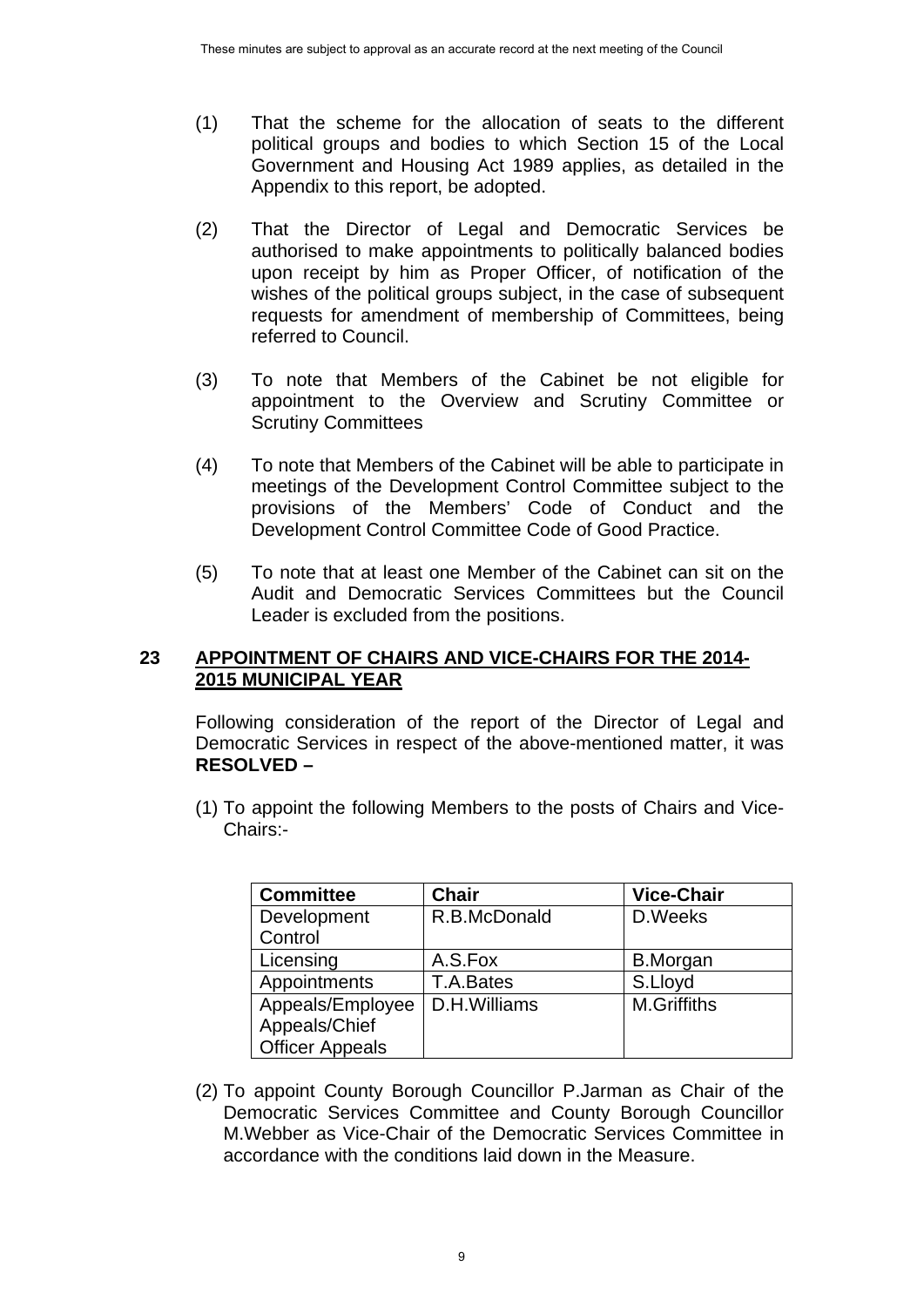- (3) To note that under the requirements of the Measure, the Chair of the Audit Committee is to be appointed by the Committee.
- (4) To agree that the responsibility for the appointment of the Vice-Chair of the Audit Committee be delegated to the Committee.
- (5) That the Chair of the Environmental Services Scrutiny Committee to allocated to the Plaid Cymru Group.
- (6) To appoint the following Members to the posts of Chairs and Vice-Chairs of the Scrutiny Committees:

| <b>Committee</b>  |   | <b>Chair</b>      | <b>Vice-Chair</b> |
|-------------------|---|-------------------|-------------------|
| Overview          | & | R.K.Turner        | R.Smith           |
| Scrutiny          |   |                   |                   |
| Education<br>&    |   | C.Leyshon         | C.J. Williams     |
| Lifelong Learning |   |                   |                   |
| Community         | & | M.E.Davies        | S.Rees            |
| Children's        |   |                   |                   |
| <b>Services</b>   |   |                   |                   |
| Environmental     |   | <b>G.R.Davies</b> | S.Bradwick        |
| <b>Services</b>   |   |                   |                   |
| Corporate         |   | G.Stacey          | <b>M.Norris</b>   |
| <b>Services</b>   |   |                   |                   |

- (7) To appoint County Borough Councillor J.Cass as Scrutiny Performance Management Co-ordinator.
- (8) To appoint County Borough Councillor R.Lewis as Chair and (Mrs) A.Roberts as Vice-Chair of the Corporate Governance and Constitution Committee.

#### **JOINT REPORT OF THE GROUP DIRECTOR, CORPORATE SERVICES AND THE DIRECTOR, LEGAL & DEMOCRATIC SERVICES**

#### **24 MEMBERS' ALLOWANCES AND SALARIES – INDEPENDENT REMUNERATION PANEL FOR WALES SIXTH ANNUAL REPRORT**

In their joint report, the Group Director, Corporate Services and the Director, Legal and Democratic Services, informed Members of the current position regarding both Members' salaries and allowances following the publication of the Independent Remuneration Panel for Wales' Sixth Annual Report and sought the Council's approval of Members' salaries and allowances for the 2014/2015 municipal year.

Following consideration of the report, it was **RESOLVED –**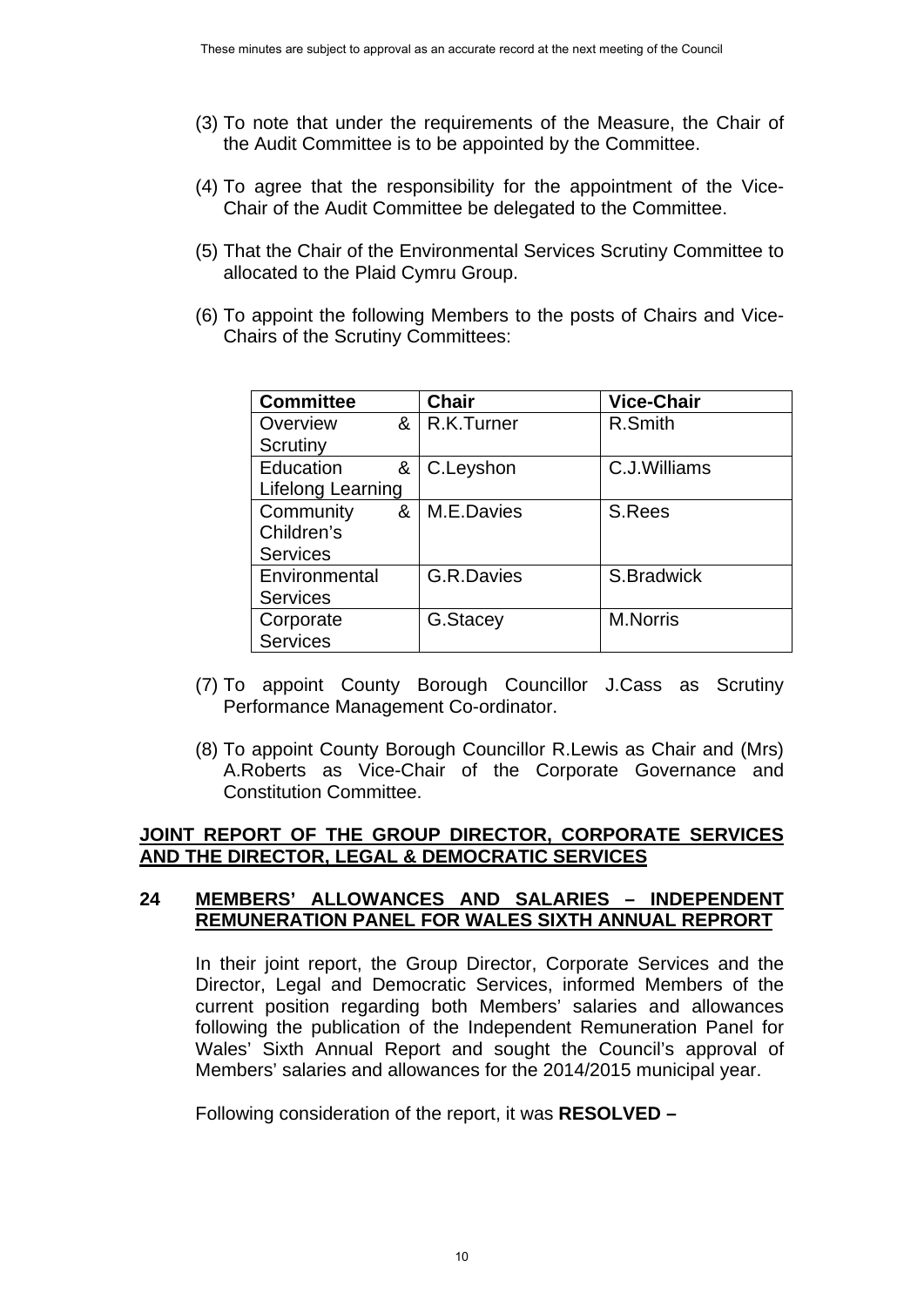- (1) To note the current position with regard to Members' salaries and allowances following the Independent Remuneration Panel's ("the Panel") findings in its Sixth Annual Report.
- (2) To note the Panel's Supplementary Report relating to remuneration of Members in respect of Family Absence and the guidance issued by the Panel in respect of applications by Local Authorities to award a specific Senior Salary not within the Pane's current framework.
- (3) To award the appropriate remuneration as recommended and set by the Remuneration Panel to the posts as shown at Appendix 1of the report for the municipal year 2014/2015 – noting that the Leader has reduced his Cabinet to 9 Members (including the Leader and Deputy Leader).
- (4) To note the Panel's determination to include a provision for developmental posts within the Remuneration Framework and that an application be made to the Panel to extend its scheme and schedule of allowances to include (because of the significant and continuous additional responsibility) the posts of Vice-Chair of Licensing and Vice-Chair of Development Control within this local authority.
- (5) That the Mayor and Deputy Mayor of the Council be remunerated in accordance with the Civic Salary Remuneration Banding B for 2014/15.
- (6) To agree payments to co-opted members continue to be capped at a maximum of the equivalent of 10 full days a year for each Committee to which an individual may be co-opted.
- (7) To agree that undertaking constituency duties should not be included as an approved duty for the purpose of claiming travel.
- (8) To re-confirm subsistence claims for official business which takes place in-cunty shall not be reimbursed by the Council.
- (9) To note the publicity requirements of the Report that the Council will need to undertake in respect of the arrangements for the publication of the remuneration received by Members during the municipal year.

#### **REPORT OF THE DIRECTOR, LEGAL & DEMOCRATIC SERVICES**

#### **25 CALENDAR OF MEETINGS 2014/2015**

The Director of Legal and Democratic Services sought approval of the proposed Calendar of Meetings for the 2014/2015 municipal year and it was **RESOLVED –**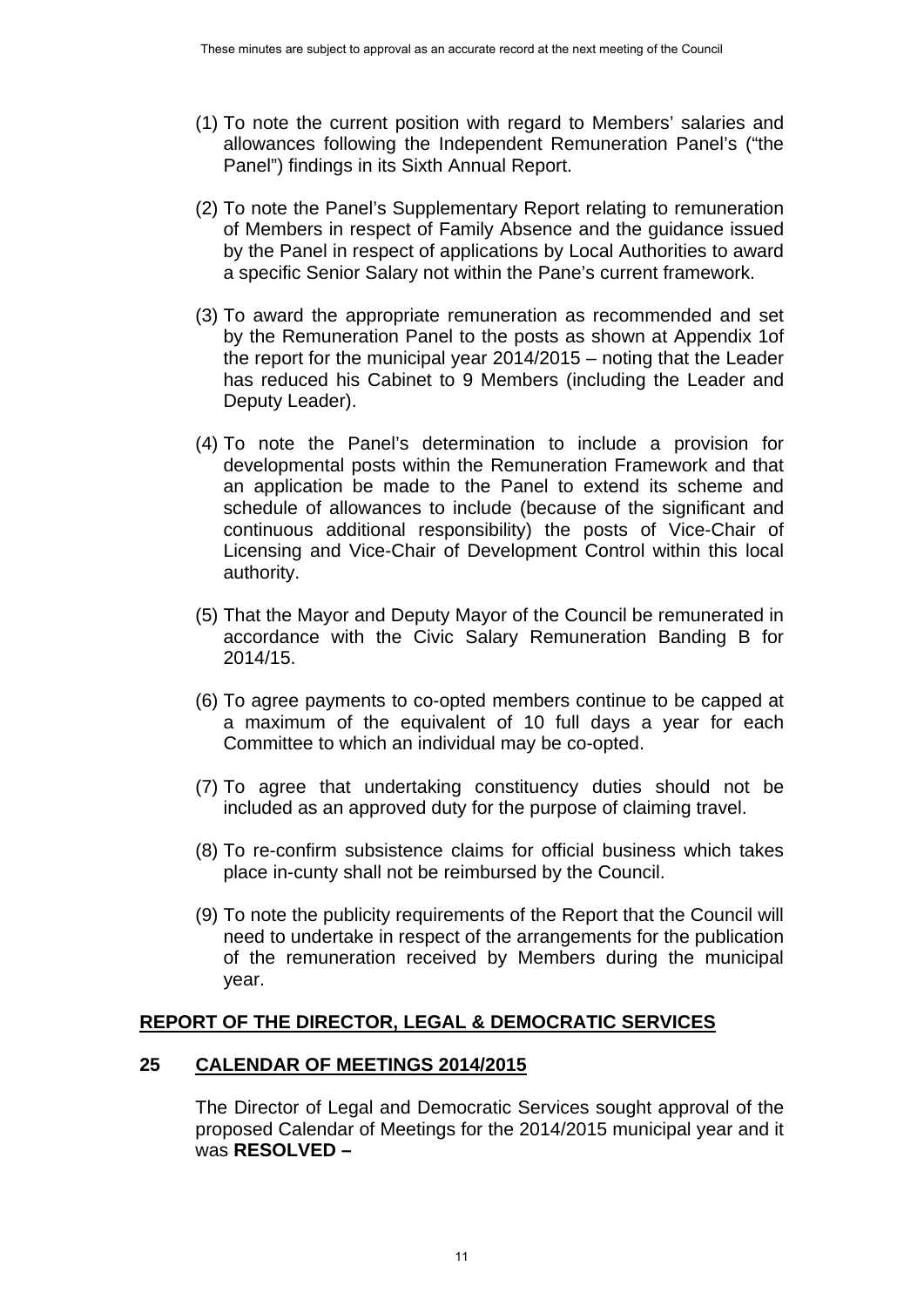- (1) To note the contents of the report and the fact that the first meeting of the Development Control Committee will now take place on Thursday, 19 June and not Thursday, 5 June 2014, as stated in the calendar.
- (2) To agree the proposed Calendar of Meetings for the 2014/2015 municipal year.

## **26 APPOINTMENTS TO NON-EXECUTIVE JOINT COMMITTEES 2014/2015**

**RESOLVED** that the under-mentioned Members be appointed to the following non-executive Joint Committees for the 2013/2014 municipal year:-

## **Combined Fire Authority for South Wales**

County Borough Councillors S.Bradwick, (Mrs) S.Jones, B.Morgan and S.Pickering.

## **Brecon Beacons National Park Authority**

County Borough Councillor (Mrs) J.S.Ward

#### **27 APPOINTMENTS TO THE POLICE CRIME PANEL 2014/15**

**RESOLVED** to appoint County Borough Councillors R.Smith and S.Rees-Owen to the Police Crime Panel for 2014/15.

#### **28 APPOINTMENTS TO OUTSIDE BODIES**

**RESOLVED –** that the under-mentioned Members be appointed to the following Outside Bodies:-

#### **Education & Lifelong Learning Group**

 **1. Pontypridd Museum Advisory Committee (Annual Term)** County Borough Councillors (Mrs.)T.Bates, S.Carter, B.Morgan, S.Powderhill and D.H.Williams.

#### **Corporate Services Group**

- **2. Consortium Local Authority Wales (CLAW) (Annual Term)** County Borough Councillor G.E.Hopkins
- **3. Investment and Advisory Panel (Pensions) (Annual Term)** County Borough Councillors M.Forey and G.E.Hopkins
- **4. Joint Council for Wales (Annual Term)** County Borough Councillors G.Holmes and M.Webber.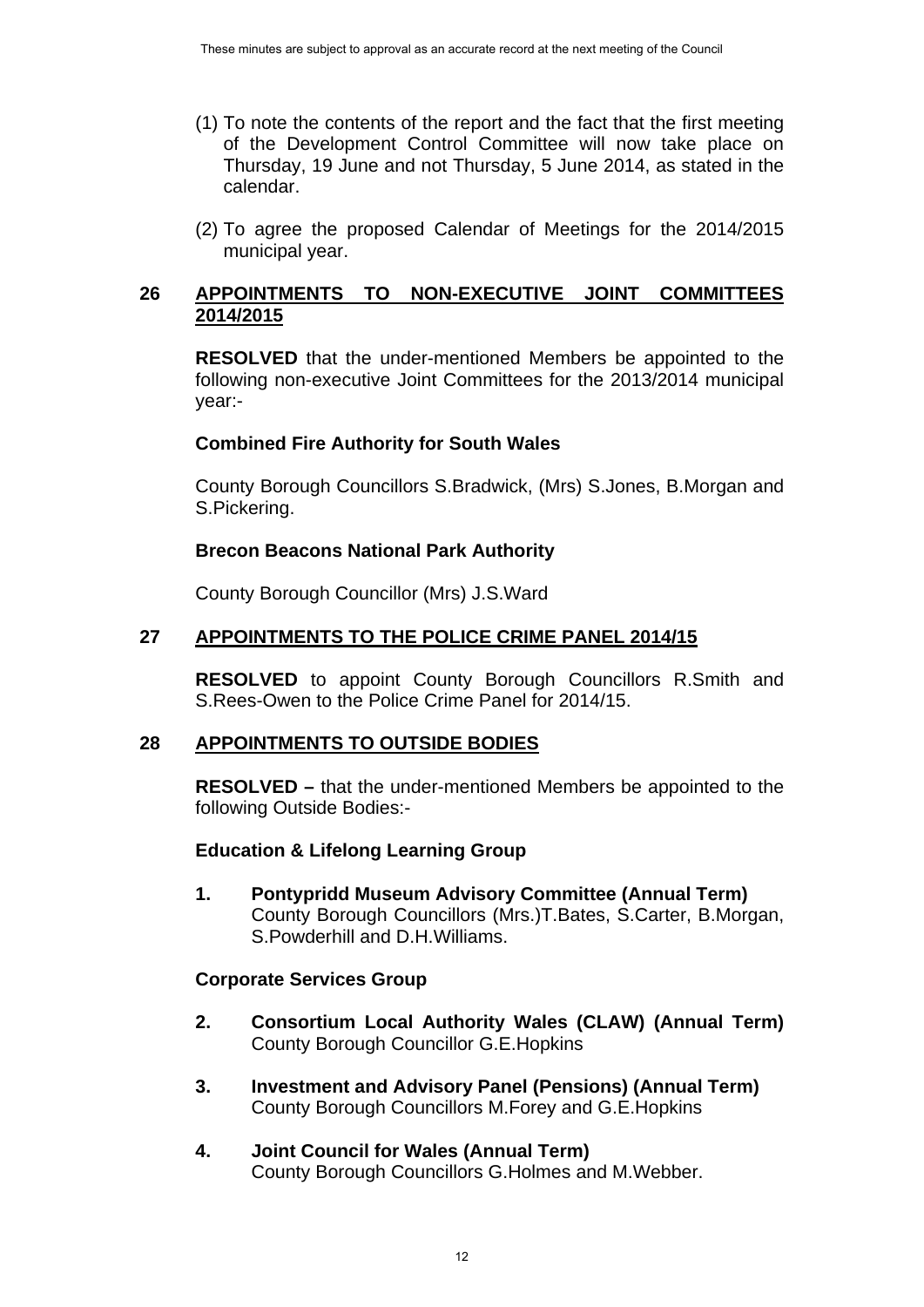- **5. Welsh Local Government Association (Annual Term)**  County Borough Councillors P.Cannon, (Mrs.)E.Hanagan, G.E.Hopkins, A.Morgan and M.Webber.
- **6. Welsh Local Government Association Co-ordinating Committee (Annual Term)** County Borough Councillor A.Morgan County Borough Councillor P.Cannon (substitute)
- **7. Wales Co-op Centre Board (Annual Term)** County Borough Councillor D.R.Bevan
- **8. Edward Thomas Charity (Annual Term)** County Borough Councillors A.Davies,MBE, R.Lewis, (Mrs.)S.Pickering and (Mrs.)J.S.Ward.

# **Community & Children's Services Group**

- **9. Age Concern Cymru (Annual Term)** County Borough Councillor M.Forey.
- **10. Cynon Valley Indoor Bowls Committee (Annual Term)** County Borough Councillor A.Morgan.
- **11. Capital Region Tourism Limited (Annual Term)**  County Borough Councillor P.Cannon and Mr.C.Hanagan as the Officer Representative
- **12. Rhondda Cynon Taf Community Arts Executive Committee (Annual Term)** County Borough Councillor P.Cannon
- **13. Wales Home Safety Council (Annual Term)**  County Borough Councillor D.Weeks.

# **14. Rhondda Cynon Taf Community Chest**

County Borough Councillors (Mrs) A.Davies and S.Pickering (to replace County Borough Councillors W.J.David and (Mrs) A.Roberts for a one year term).

## **15. RCT Homes Board**

County Borough Councillor (Mrs) T.Bates for a 3 Year Term and that County Borough Councillor K.Montague will replace County Borough Councillor C.Middle for the remainder of his term of office.